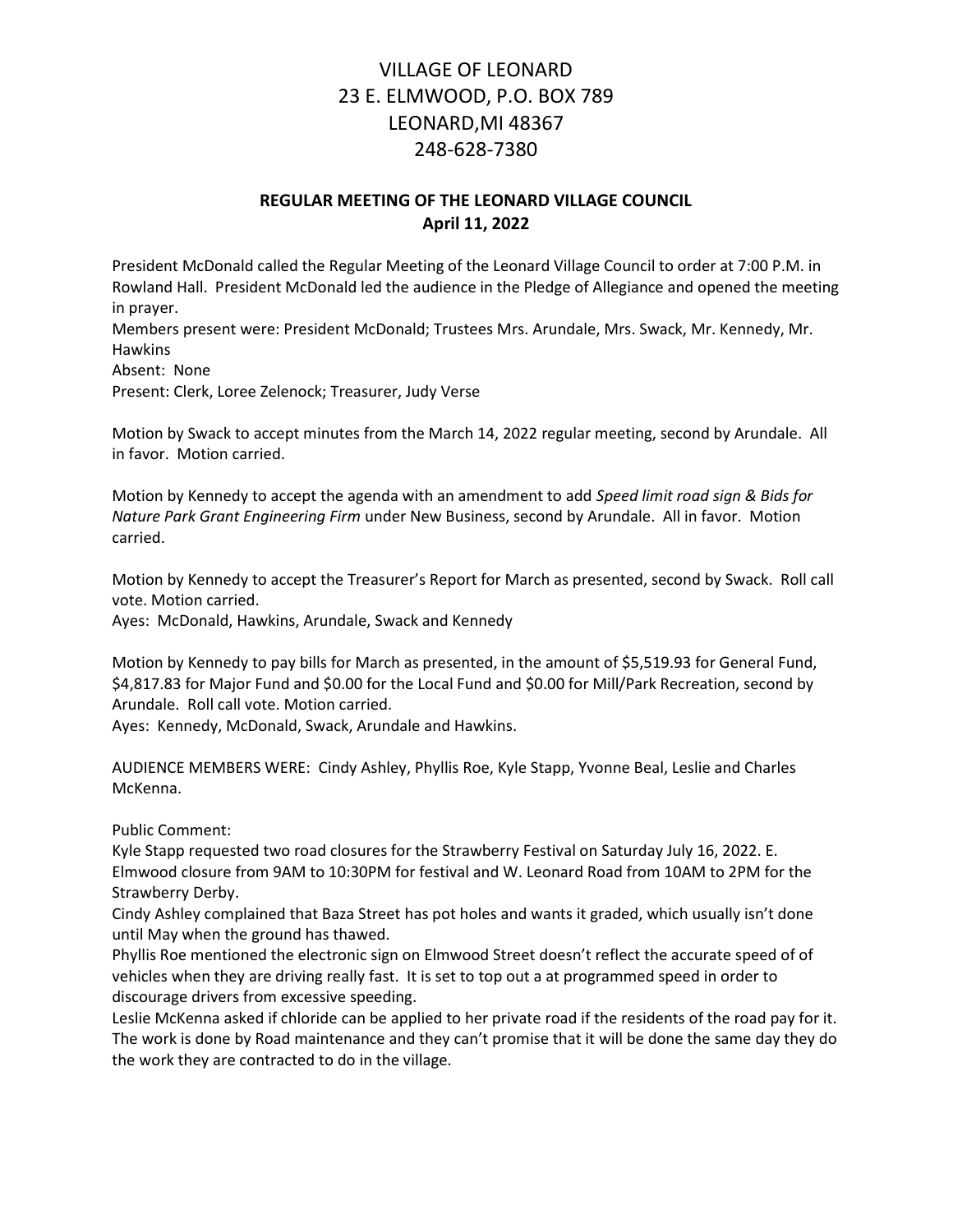#### NEW BUSINESS:

Zoning Ordinance Amendment No 1 of 2022 for off premises alcohol sales outlets: Motion by Arundale to adopt Ordinance No 1 of 2022 an ordinance to amend the Village of Leonard Zoning Ordinance #19. Roll call vote. Motion carried. Ayes: Hawkins, Arundale, Kennedy, Swack and McDonald.

Rowland Hall Polling Place Repairs: Handicapped parking spaces at Rowland Hall will need to be painted and cement leveled to attain ADA compliance before the election.

Oakland County Water Resources Commission agreement for 2022 storm drain maintenance: Motion by Kennedy to sign an agreement with Oakland County to maintain yearly drain service, authorizing an expenditure of up to \$5,000 for the first years' service and \$3,500 for successive years. A Village representative or DPW is to work with the Drain commission. Second by Hawkins. Roll call vote. Motion carries.

Ayes: McDonald, Swack, Kennedy, Hawkins and Arundale.

Authorize request for Quote for Nature Park groundskeeping: Motion by Arundale to authorize President McDonald to obtain quotes for groundskeeping services for the Nature Park. The service provider for The Leonard Nature Park must be a licensed insured business. We encourage any local lawn maintenance companies to bid. Second by Kennedy. All in favor. Motion carried.

Letter of Support for Polly Ann Trail Representative Slotkin appropriation: Motion by Kennedy to approve the Resolution of support for the grant application by the Polly Ann Trail-way Management Council for funding of the Polly Ann Trail Resurfacing Project. Second by Arundale. All in Favor. Motion Carries.

Resolution supporting Village appropriation for Sanitary Sewers: Motion by Arundale to authorize an application and resolution in support of funding for the design and engineering of a proposed sanitary sewer collector system and treatment facility for the Village, for a Congressional Appropriation. Second by Kennedy. All in favor. Motion carried.

Speed limit road signs: The cost of two signs excluding poles and installation would be \$6,499.00. Motion by Kennedy, table making a decision on placement of signs until the May 9<sup>th</sup> council meeting. Second by McDonald. All in favor. Motion carried.

Bids for Nature Park Grant Engineering Firm: Motion by Arundale to solicit quotes from engineering firms for the Leonard Nature Park project. Second by Kennedy. All in favor. Motion carried.

#### OLD BUSINESS:

E. Elmwood St. Drain at Leonard Elementary: Due to the high-water table the project is delayed.

Sidewalk Ordinance attorney authorization for draft document: Creating a sidewalk ordinance would cost approximately \$2,000 in legal fees if we decide to implement one.

Closed Meeting: Motion by Swack to close the regular meeting regarding Michigan Marihuana Laws until the end of the regular meeting, second by Kennedy. All in Favor. Motion carried.